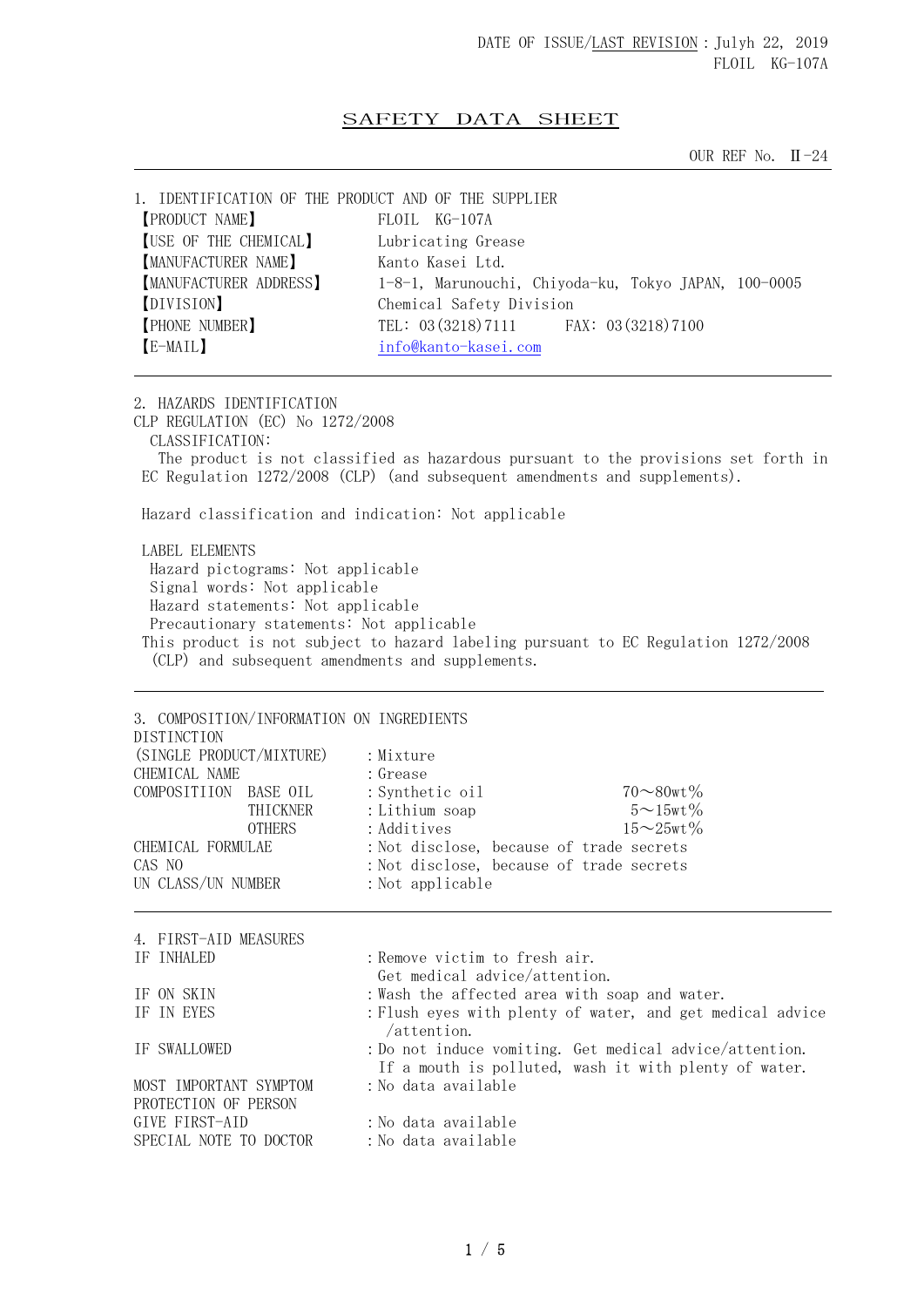| 5. FIRE-FIGHTING MESURES<br>EXTINGUISHING MEDIA<br>FIRST FIRE<br>LARGE-SCALE FIRE<br>UNSUITABLE EXTINGUISHING MEDIA<br>PECULIAR HAZARD STATEMENT<br>PECULIAR EXTINCTION METHOD<br>PROTECTION OF THE PERSON<br>EXTINGUISHIES FIRE | : Use spray foam, foam, powder or $CO2$ gas<br>extinguishing media.<br>: Use powder or $CO2$ gas extinguishing media.<br>: Use foam extinguishing media.<br>: Prohibit rod-shaped water injection.<br>: No data available<br>: Cut off combustion source of fire.<br>: Sprinkle water to equipment to cool.<br>: Prohibit to enter to the scene of a fire except staff.<br>: Extinguish fire on the windward side of the fire and<br>not fail to wear protector. |
|----------------------------------------------------------------------------------------------------------------------------------------------------------------------------------------------------------------------------------|------------------------------------------------------------------------------------------------------------------------------------------------------------------------------------------------------------------------------------------------------------------------------------------------------------------------------------------------------------------------------------------------------------------------------------------------------------------|
| 6. ACCIDENTAL RELEASE MEASURES                                                                                                                                                                                                   |                                                                                                                                                                                                                                                                                                                                                                                                                                                                  |
| PERSONAL PRECAUTIONS                                                                                                                                                                                                             | : Always wear protective equipment when working.                                                                                                                                                                                                                                                                                                                                                                                                                 |
| ENVIRONMENTAL PRECAUTIONS                                                                                                                                                                                                        | : Take care not to be drained into river and drain.<br>: If the medicine is used for the sea, it should be<br>what suits the standard in the technology that<br>provides by the transportation ministerial ordinance.                                                                                                                                                                                                                                            |
| METHODS FOR CONTAINMENT                                                                                                                                                                                                          |                                                                                                                                                                                                                                                                                                                                                                                                                                                                  |
| AND CLEANING UP                                                                                                                                                                                                                  | : Remove source of a fire.                                                                                                                                                                                                                                                                                                                                                                                                                                       |
| SMALL QUANTITY                                                                                                                                                                                                                   | : Remove with a spatula or shovel, or absorb with soil,<br>sand or a cloth. Wipe off remainder with a cloth.                                                                                                                                                                                                                                                                                                                                                     |
| LARGE QUANTITY                                                                                                                                                                                                                   | : Prevent access by roping off the perimeter around<br>the leak. Prevent the spilling grease from spreading<br>with soil and sand. After draining off to a safety<br>area, collect as much as possible into an empty<br>container.                                                                                                                                                                                                                               |
| AT SEA                                                                                                                                                                                                                           | : Prevent dispersion by creating an oil fence.<br>Scoop up or use adsorption mats to soak up.<br>When chemicals are used, these must comply with<br>technological standards as set down in ministry<br>of transport ordinances.                                                                                                                                                                                                                                  |
| PREVENTION MESURE                                                                                                                                                                                                                |                                                                                                                                                                                                                                                                                                                                                                                                                                                                  |
| OF SECOND DISASTER                                                                                                                                                                                                               | : Inform promptly a related organization to<br>attempt prevention and the expansion prevention<br>of the accident when leaking.<br>: Remove source of a fire and prepare extinguishing<br>media.                                                                                                                                                                                                                                                                 |
| 7. HANDLING AND STORAGE<br>HANDLING                                                                                                                                                                                              |                                                                                                                                                                                                                                                                                                                                                                                                                                                                  |
| TECHNICAL MESURES                                                                                                                                                                                                                | : Avoid contact with flame, sparks and heated objects.<br>Do not allow unnecessary dispersion of vapor.<br>: Take steps to prevent static electricity, and use<br>conductive work clothes and shoes.                                                                                                                                                                                                                                                             |

- :Remove completely it in the safety area, if the mechanical equipment are repaired and are processed.
- :Wear protector, if there is possibility of skin contact or eye contact.
- :Avoid inhalation of vapor or mist.
- :Containers must be sealed.
- NOTES : The vapor from petroleum products builds up easily as it is heavier than air. It is therefore necessary to ensure adequate ventilation and take care with fire.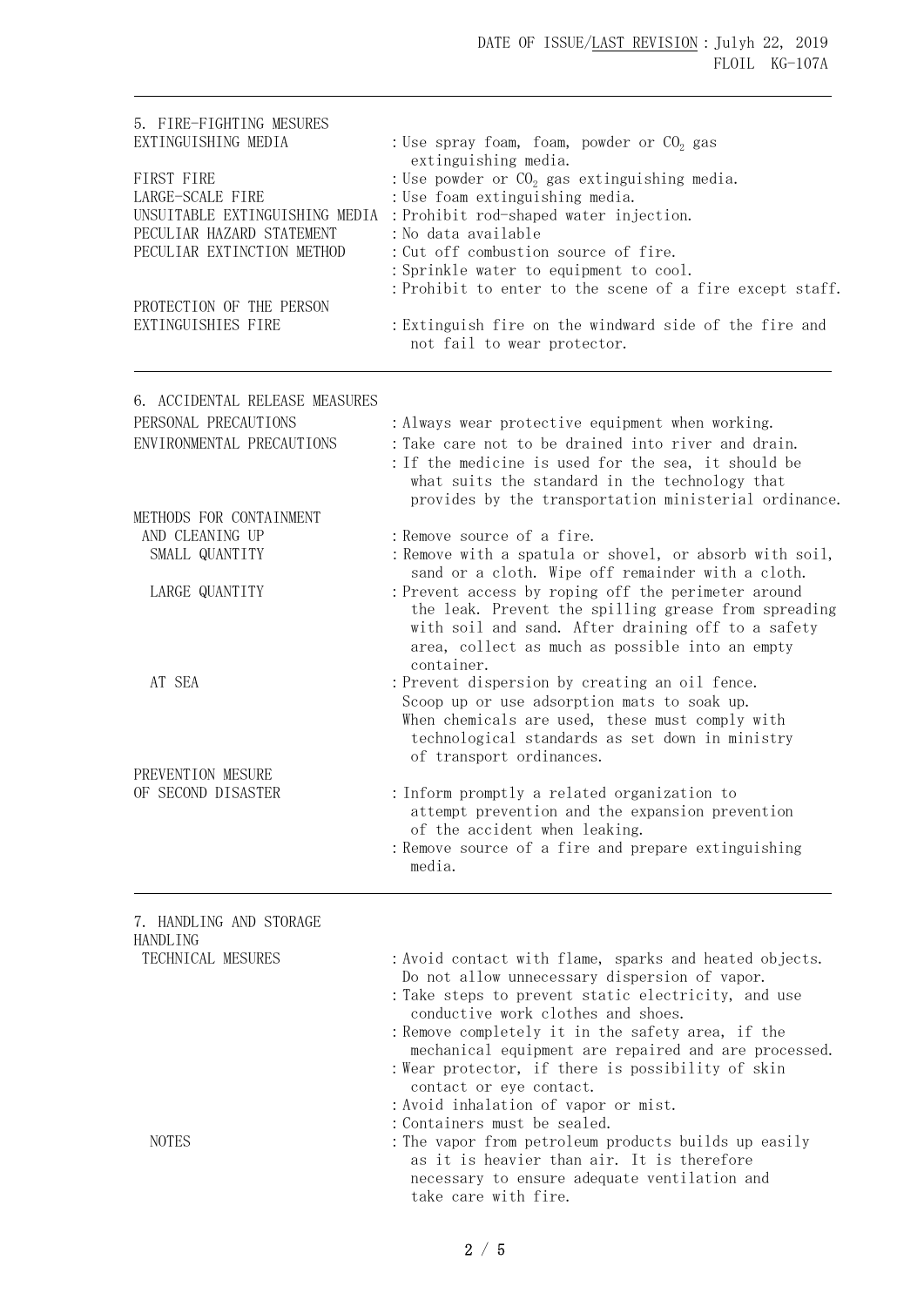| NOTES OF SAFE HANDLING                              | : Handling should be done at room temperature. Prevent<br>contamination of water and impurities.<br>: Avoid contact with halogens, strong acids, alkaline    |
|-----------------------------------------------------|--------------------------------------------------------------------------------------------------------------------------------------------------------------|
| <b>STORAGE</b>                                      | substances and oxidants.<br>: Protect from sunlight. Store in a well-ventilated<br>place.<br>: Avoid heat, sparks, flames and any build-up of                |
|                                                     | static electricity.<br>: Electrical equipment used in the storage area must<br>have a non-explosive structure, and devices must                              |
|                                                     | be earthed.<br>: Avoid contact and storing with halogens, strong<br>acids, alkaline substances and oxidants.                                                 |
|                                                     | : Do not apply pressure to empty containers.<br>: Don't cut, weld, heat, or make the hole the container.<br>Traces might ignite attended with the explosion. |
| 8. EXPOSURE CONTROLS/PERSONAL PROTECTION            |                                                                                                                                                              |
| EQUIPMENT MESURES                                   | : If the vapor arises, ventilation equipment or<br>closing of vapor source is needed.                                                                        |
|                                                     | : The equipment for washing and the body washing of<br>eyes is set up near the handling area.                                                                |
| MANAGEMENT CONCENTRAITON<br>ALLOWABLE CONCENTRATION | : Not established<br>: Japan Society for Occupational Health (2013)<br>$3mg/m^3$ (as mist of mineral oil)<br>: $ACGIH(2013)$                                 |
| PROTECTION                                          | TWA: $5mg/m^3$ (as mist of mineral oil)                                                                                                                      |
| RESPIRATORY PROTECTION<br>HAND PROTECTION           | : If necessary, wear hazard mask.<br>: Wear the resistance to oil if coming in contact<br>repeating for a long term.                                         |
| EYE PROTECTION<br>SKIN PROTECTION                   | : Wear safety glasses with side shields.<br>: When contacting for a long time or repeatedly, wear<br>oil resistant ones.                                     |
| APPROPRIATE SANITARY<br>REQUIREMENT                 | : Remove dirty clothes, wash completely and reuse.                                                                                                           |

9. PHYSICAL AND CHEMICAL PROPERTIES

| : Semisolid                                |  |  |  |
|--------------------------------------------|--|--|--|
| : White                                    |  |  |  |
| : Slightly odor                            |  |  |  |
| :No data                                   |  |  |  |
| : No data                                  |  |  |  |
|                                            |  |  |  |
| : No data                                  |  |  |  |
| : $0ver 200^{\circ}C(SETA)$                |  |  |  |
|                                            |  |  |  |
| : Upper : $7wt\$ lower : $1wt\$ (Base oil) |  |  |  |
| : No data                                  |  |  |  |
| : No data                                  |  |  |  |
| : Approx. 0.95                             |  |  |  |
| :Water :Insoluble                          |  |  |  |
| Other solvent: Insoluble                   |  |  |  |
| :No data                                   |  |  |  |
| : No data                                  |  |  |  |
|                                            |  |  |  |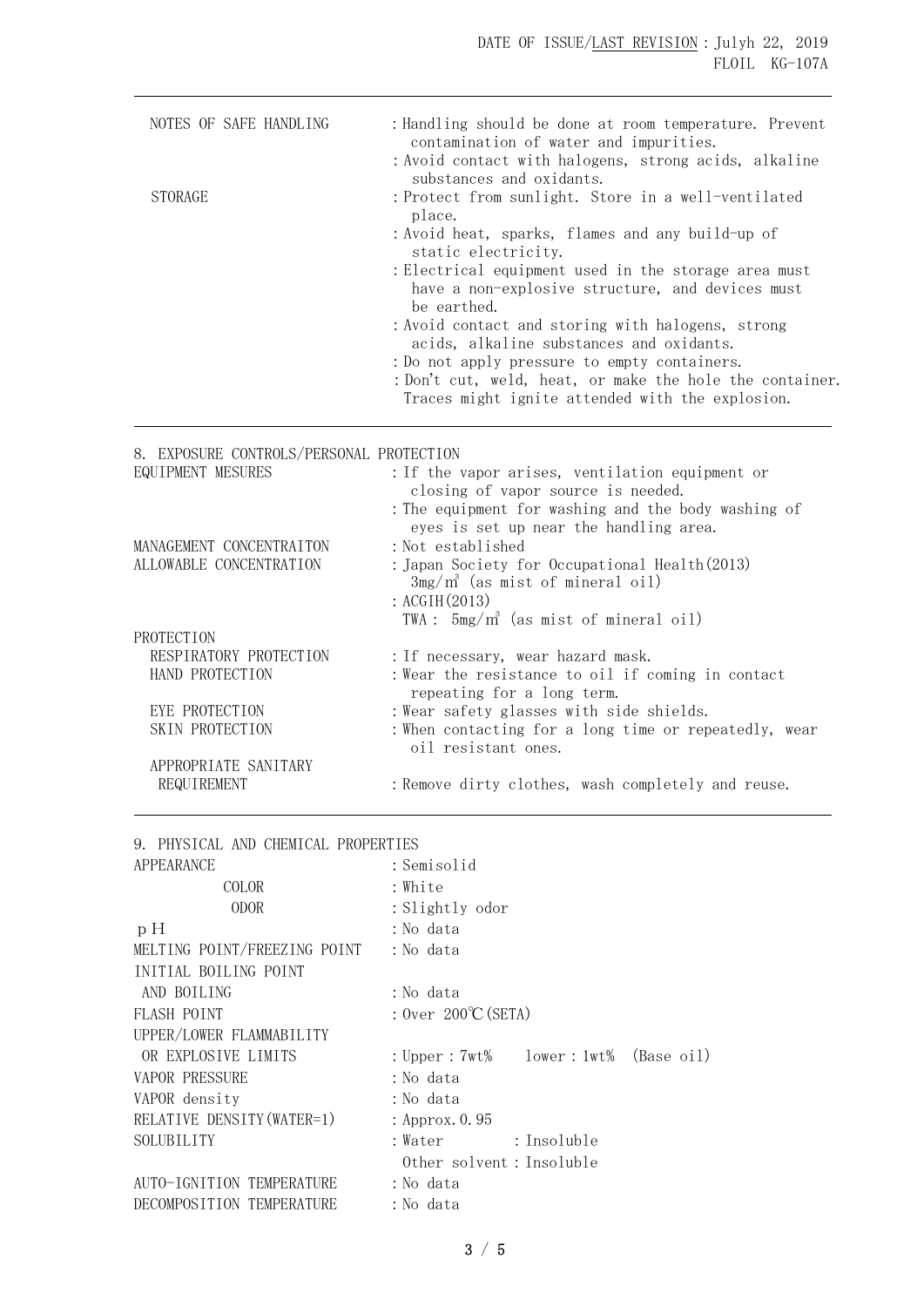| VISCOSITY                                              | : No data                                                                                                                                              |  |  |
|--------------------------------------------------------|--------------------------------------------------------------------------------------------------------------------------------------------------------|--|--|
| 10. STABILITY AND REACTIVITY<br><b>STABILITY</b>       | : Stability at room temperature                                                                                                                        |  |  |
| POSSIBILITY OF HAZARDOUS                               |                                                                                                                                                        |  |  |
| <b>REACTIONS</b><br>CONDITIONS TO AVOID                | : No reaction with water<br>: Heating, high temperature, and contact hazardous<br>material                                                             |  |  |
| INCOMPATIBLE MATERIALS                                 | : Avoid contact with halogens, strong acids, alkaline<br>substances and oxidants.                                                                      |  |  |
| HAZARDOUS DECOMPOSITION<br>PRODUCTS                    | : A corpuscle that causes polymer fume fever is<br>produced when heated or burned at $260^{\circ}$ or more,                                            |  |  |
| <b>OTHER</b>                                           | at $400^{\circ}$ C or more, harmful fluoride gas is produced.<br>: No data available                                                                   |  |  |
| 11. TOXICOLOGICAL INFORMATION                          |                                                                                                                                                        |  |  |
| <b>ACUTE TOXICITY</b>                                  | : Oral : rat $LD_{50} > 5000$ mg/kg<br>Inhalation(vapor) : No data<br>Inhalation(mist) : No data                                                       |  |  |
| SKIN CORROSION/IRRITATION<br>SERIOUS EYE DAMAGE/       | : No data available                                                                                                                                    |  |  |
| IRRITATION<br>RESPIRATORY OR SKIN                      | :No data available                                                                                                                                     |  |  |
| SENSITIZATION                                          | : No data                                                                                                                                              |  |  |
| GERM CELL MUTAGENICITY                                 | : No data available                                                                                                                                    |  |  |
| CARCINOGENICITY<br>BASE OIL<br>THICKNER                | : IARC, OSHA, NTP, EU, EPA, ACGIH<br>Not established<br>: No data available                                                                            |  |  |
| ADDITIVE                                               | : No data available                                                                                                                                    |  |  |
| REPRODUCTIVE TOXICITY                                  | : No data available                                                                                                                                    |  |  |
| STOT-single exposure                                   | : No data available                                                                                                                                    |  |  |
| STOT-repeated exposure                                 | : No data available                                                                                                                                    |  |  |
| ASPIRATION HAZARD                                      | :No data available                                                                                                                                     |  |  |
| 12. ECOLOGICAL INFORMATION                             |                                                                                                                                                        |  |  |
| TOXICITY<br>FISH                                       | :No data available                                                                                                                                     |  |  |
| <b>OTHERS</b>                                          | :No data available                                                                                                                                     |  |  |
| PERSISTENCE/DEGRADABILITY<br>BIOACCUMULATIVE POTENTIAL | :No data available<br>: No data available                                                                                                              |  |  |
| MOBILITY IN SOIL                                       | : No data available                                                                                                                                    |  |  |
| OTHER ADVERSE EFFECTS                                  | : No data available                                                                                                                                    |  |  |
| 13. DISPOSAL CONSIDERATIONS                            |                                                                                                                                                        |  |  |
| WASTE DISPOSAL METHOD                                  | : Consider disposal via licensed waste disposal<br>company. Scrap may be incinerated under properly<br>controlled condition. Follow all regulations in |  |  |

## 14. TRANSPORT INFORMATION

Not classified as dangerous in all means of transport regulations, including air, sea and land.

your country.